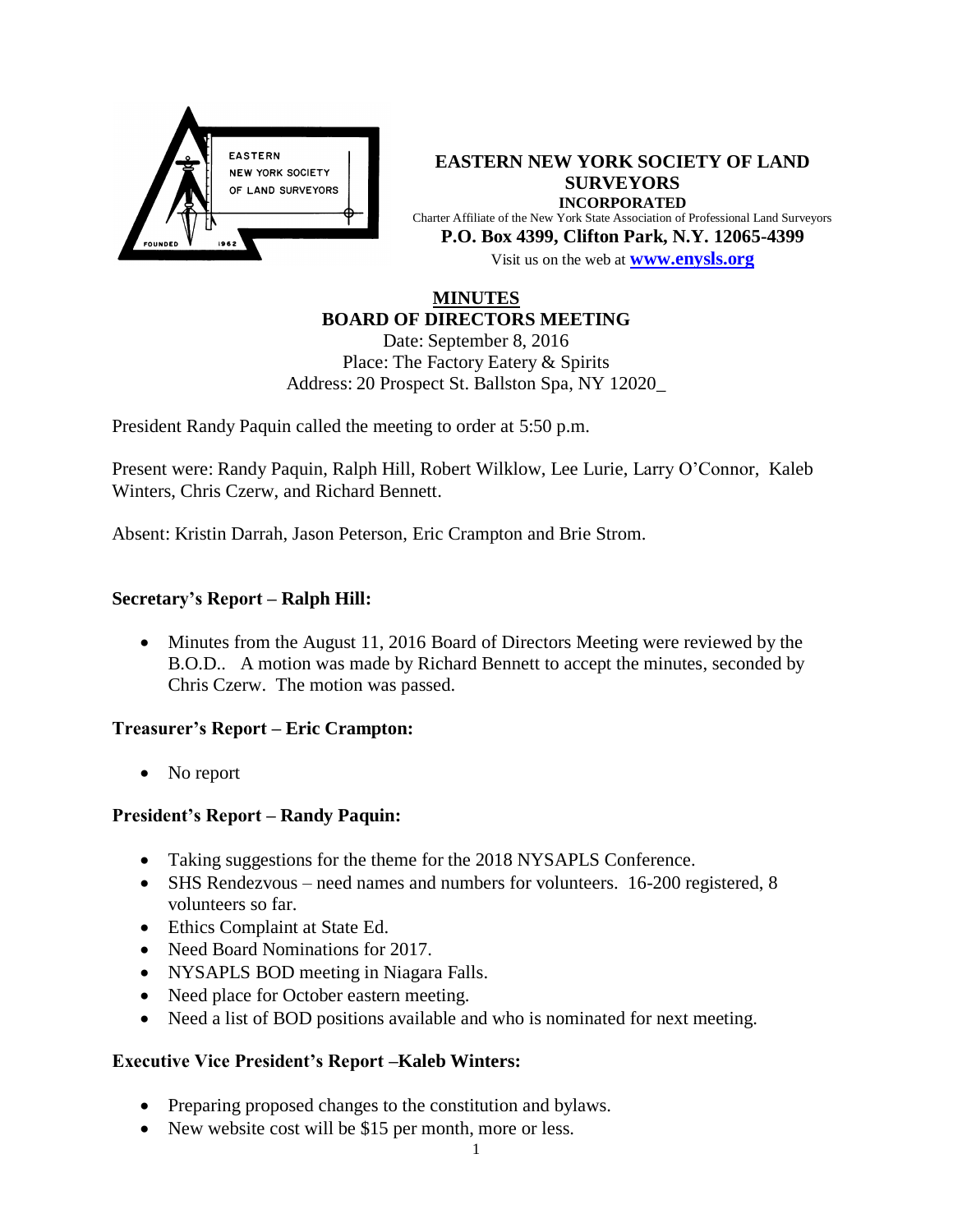### **Vice President's Report – Kristin Darrah:**

No report

# **STANDING COMMITTEES:**

Constitution & By-laws: Larry O'Connor, Bill Schraa, Ralph Hill and Randy Paquin:

No report

Continuing Education: Jody Lounsbury, Chuck Lent and Larry O'Connor:

No report

Ethics: Jim Vianna, Jeff Ostertag and Kevin Rounds:

No report

Finance: Bill Darling and Chris Czerw:

No report

Legislative: Larry O'Connor:

No report

Program: Randy Paquin, Larry O'Connor:

No report

Public Relations: Jody Lounsbury, Brie Strom:

No report

Scholastic Development: Kristin Darrah and Randy Paquin:

Proposed one application for all scholarships available and the applicant picks one or more to apply for.

Business Practice & Technical Information: Chris Czerw:

No report

Membership: Robert Wilklow and Steve Dickson: